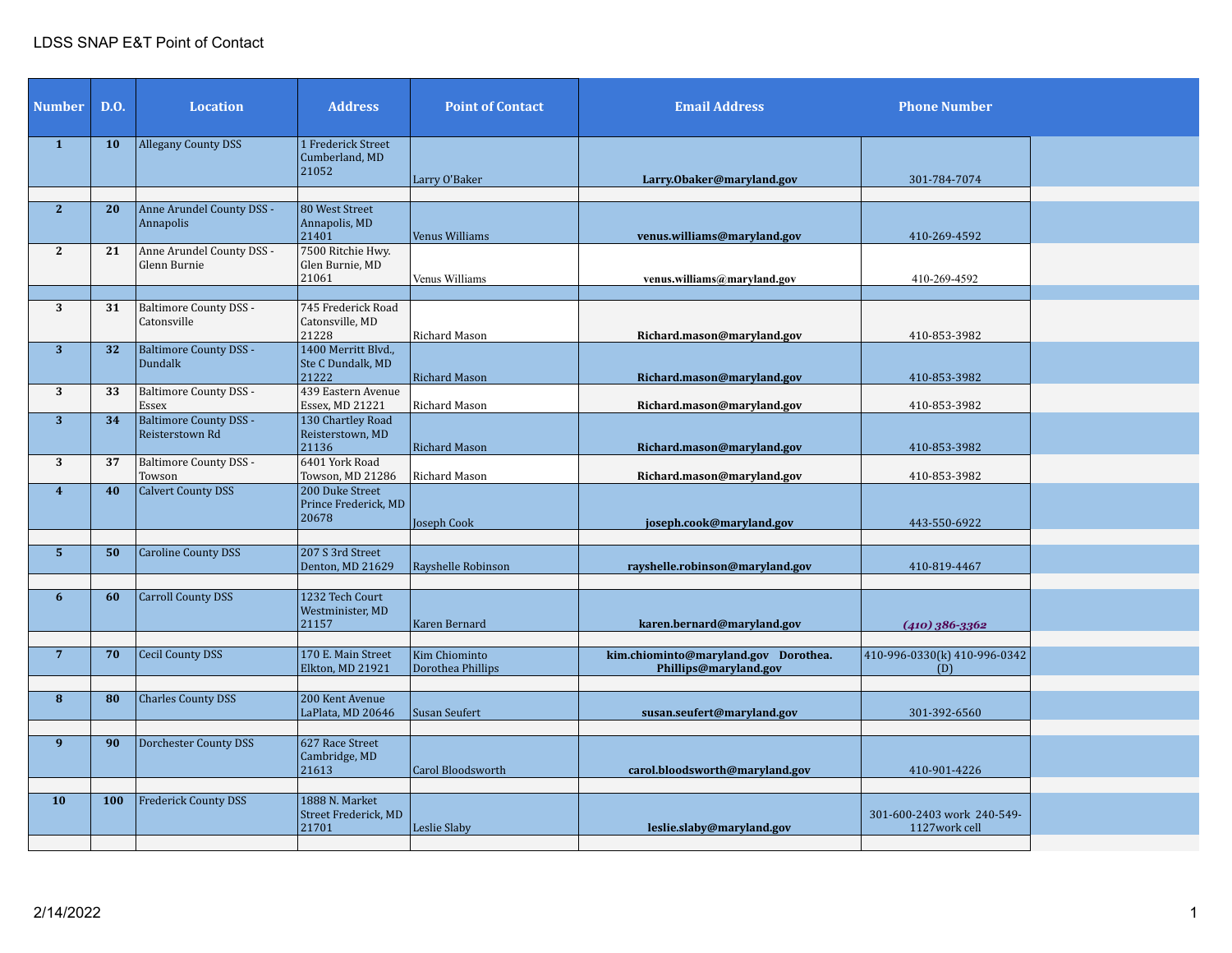## LDSS SNAP E&T Point of Contact

| <b>Number</b> | <b>D.O.</b> | <b>Location</b>                                  | <b>Address</b>                                                     | <b>Point of Contact</b> | <b>Email Address</b>                    | <b>Phone Number</b> |  |
|---------------|-------------|--------------------------------------------------|--------------------------------------------------------------------|-------------------------|-----------------------------------------|---------------------|--|
| 11            | 110         | <b>Garrett County DSS</b>                        | 12578 Garrett<br>Highway Oakland,<br>MD 21550                      | Jennifer McNally        | jennifer.mcnally@maryland.gov           | 301-533-3081        |  |
| 12            | 120         | <b>Harford County DSS</b>                        | 2029 Pulaski Hwy<br>Havre de Grace, MD<br>21078                    | Cora Grishkot           | Cora.grishkot@maryland.gov              | 410-297-6250        |  |
| 13            | 130         | <b>Howard County DSS</b>                         | 7121 Columbia<br>Gateway Dr.<br>Columbia, MD 21044   Kemi Adetunji |                         | Kemi.Adetunji1@maryland.gov             | 410-872-8262        |  |
| 14            | 140         | <b>Kent County DSS</b>                           | 350 High Street<br>Chestertown, MD<br>21620                        | Julie Handzo            | Julia.Handzo@maryland.gov               | 410-810-7600        |  |
| 15            | 150         | Montgomery County DHHS -<br><b>ADMIN</b>         | 401 Hungerford Dr.<br>Ste. 500 Rockville,<br>MD 20850              | Taddesse Tesemma        | taddesse.tesemma@montgomerycountymd.gov | 240-777-1799        |  |
| 15            | 150         | Montgomery County DHHS -<br>Rockville            | 1301 Piccard Dr.,<br>Rockville, MD 20850                           | Taddesse Tesemma        | taddesse.tesemma@montgomerycountymd.gov | 240-777-1799        |  |
| 15            | 151         | Montgomery County DHHS -<br><b>Silver Spring</b> | 8818 Georgia Ave.,<br><b>Silver Spring</b>                         | Taddesse Tesemma        | taddesse.tesemma@montgomerycountymd.gov | 240-777-1799        |  |
| 15            | 152         | Montgomery County DHHS -<br>Germantown           | 12900 Middlebrook<br>Rd., 2nd floor.<br>Germantown, MD<br>20874    | Taddesse Tesemma        | taddesse.tesemma@montgomerycountymd.gov | 240-777-1799        |  |
| <b>16</b>     | <b>160</b>  | Prince George's County DSS -<br>Landover         | 805 Brightseat Road<br>Landover, MD 20785                          | Ignatius Iwuala         | Ignatius.Iwuala@Maryland.gov            | 301-909-7020        |  |
| 16            | 160         | Prince George's County DSS -<br>Hyattsville      | 6505 Belcrest Road<br>Hyattsville, MD<br>20782                     | Ignatius Iwuala         | Ignatius.Iwuala@Maryland.gov            | 301-909-7020        |  |
| 16            | 161         | Prince George's County DSS -<br>Hyattsville      | 425 Brightseat Road<br>Landover MD 20785                           | Ignatius Iwuala         | Ignatius.Iwuala@Maryland.gov            | 301-909-7020        |  |
| 16            | 162         | Prince George's County - DSS<br>Templehills      | 4235 28th Avenue<br>Temple Hills, MD                               | Ignatius Iwuala         | Ignatius.Iwuala@Maryland.gov            | 301-909-7020        |  |
| 17            | 170         | Queen Anne's County DSS                          | 125 Comet Drive<br>Centreville, MD<br>21617                        | Lori Loder              | lori.loder@maryland.gov                 | 410-758-8000        |  |
| 18            | 180         | ST. Mary's County DSS -<br>Leonardtown           | 23110 Leonard Hall<br>Road Leonardtown,<br>MD 20650                | <b>Kelly Kantz</b>      | kelly.kantz@maryland.gov                | 301-247-4926        |  |
| 18            | 182         | ST. Mary's County DSS -<br><b>Lexington Park</b> | 21775 Great Mills<br>Lexington Park, MD<br>20654                   | <b>Kelly Kantz</b>      | kelly.kantz@maryland.gov                | 301-247-4926        |  |
| 19            | 190         | <b>Somerset County DSS</b>                       | 30397 Mt. Vernon<br>Road Princess Anne,<br>MD 21853                | Jon Niblet              | jon.niblet@maryland.gov                 | 410-677-4326        |  |